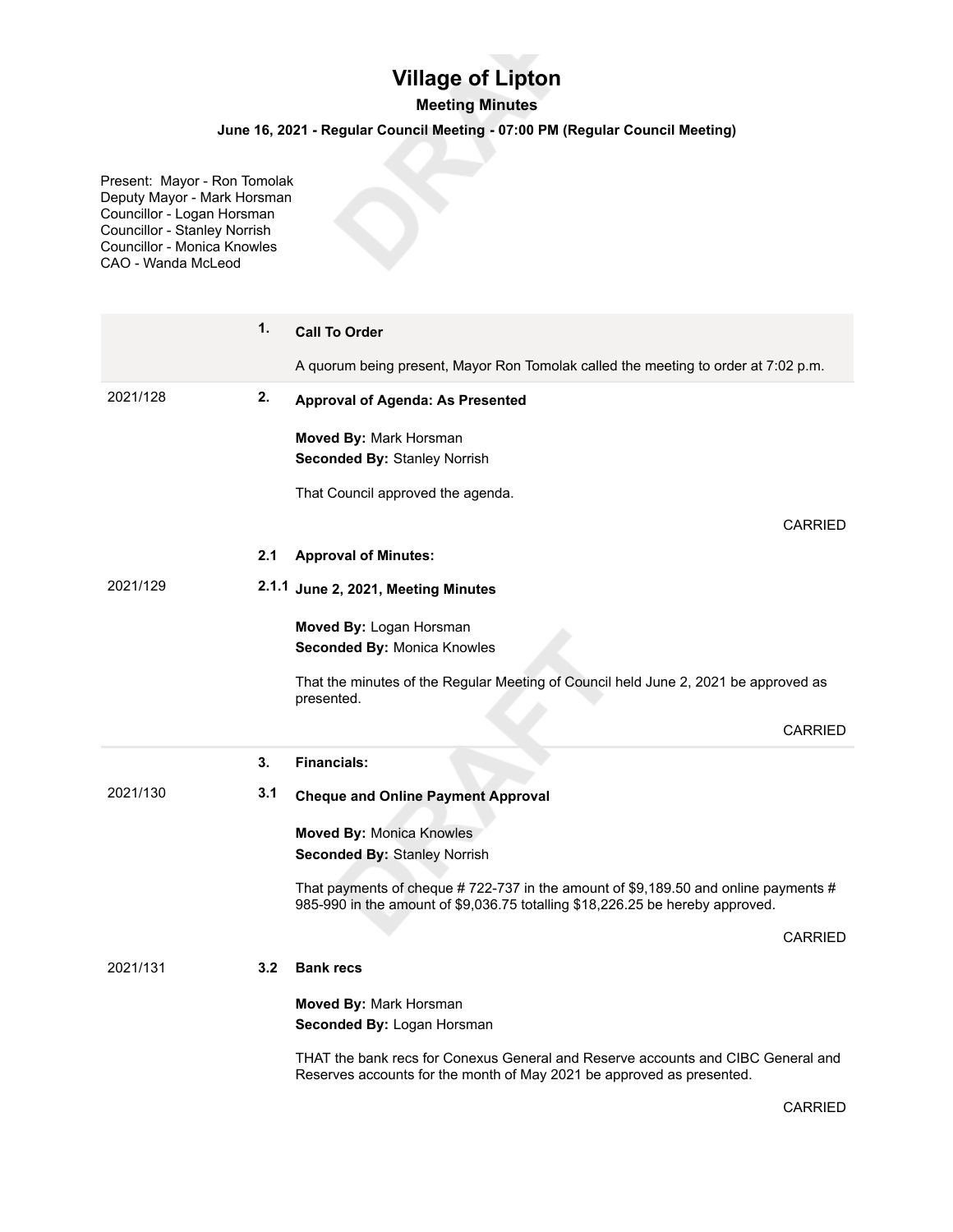| 2021/132 | 3.3 | Payroll                                                                                                                                                                                                                                                                                                                                                         |
|----------|-----|-----------------------------------------------------------------------------------------------------------------------------------------------------------------------------------------------------------------------------------------------------------------------------------------------------------------------------------------------------------------|
|          |     | <b>Moved By: Stanley Norrish</b><br>Seconded By: Monica Knowles                                                                                                                                                                                                                                                                                                 |
|          |     | THAT the payroll for PP#11 in the amount of \$4,491.04 for Staff, PP#12 in the amount of<br>\$4,132.10 for Staff is hereby approved.                                                                                                                                                                                                                            |
|          |     | CARRIED                                                                                                                                                                                                                                                                                                                                                         |
|          | 3.4 | <b>Budget Control</b>                                                                                                                                                                                                                                                                                                                                           |
| 2021/133 | 4.  | <b>Reports: Approve Reports</b>                                                                                                                                                                                                                                                                                                                                 |
|          |     | <b>Moved By: Monica Knowles</b><br><b>Seconded By: Stanley Norrish</b>                                                                                                                                                                                                                                                                                          |
|          |     | That Council accept the verbal reports of the Mayor, Councilors and CAO.                                                                                                                                                                                                                                                                                        |
|          |     | <b>CARRIED</b>                                                                                                                                                                                                                                                                                                                                                  |
|          | 5.  | <b>Old Business:</b>                                                                                                                                                                                                                                                                                                                                            |
| 2021/134 | 5.1 | <b>TAXervice</b>                                                                                                                                                                                                                                                                                                                                                |
|          |     | <b>Moved By: Monica Knowles</b><br>Seconded By: Logan Horsman                                                                                                                                                                                                                                                                                                   |
|          |     | THAT TAXervice be authorized under s 22(1) of The Tax Enforcement Act to commence<br>proceedings to request title with respect to the following described lands:<br>Roll # 53    Lot 19    Block 3    Plan 62666<br>Lot 7 Block 5 Plan 62666<br>Roll # 81<br>Roll # 101 Lot 21&22 Block 6 Plan 62666<br>Roll # 189 Lot 9 Block 16 Plan EW1316                   |
|          |     | <b>CARRIED</b>                                                                                                                                                                                                                                                                                                                                                  |
|          | 5.2 | Fire Department Terms of Reference - DRAFT                                                                                                                                                                                                                                                                                                                      |
|          |     | TABLED                                                                                                                                                                                                                                                                                                                                                          |
|          | 5.3 | <b>Community garage sale</b>                                                                                                                                                                                                                                                                                                                                    |
|          |     | The community garage sale will be Saturday, August 7, 2021. Registration will be \$5.00<br>payble at the town office.                                                                                                                                                                                                                                           |
|          | 6.  | <b>New Business</b>                                                                                                                                                                                                                                                                                                                                             |
|          | 7.  | Correspondence:                                                                                                                                                                                                                                                                                                                                                 |
|          |     | Councilor Logan Horsman declared a conflict and left the meeting at 8:02 pm.                                                                                                                                                                                                                                                                                    |
| 2021/135 | 7.1 | <b>Mud Bogs</b>                                                                                                                                                                                                                                                                                                                                                 |
|          |     | Moved By: Mark Horsman<br><b>Seconded By: Stanley Norrish</b>                                                                                                                                                                                                                                                                                                   |
|          |     | THAT the Mud Bogs has permission to hold their event on August 7th, 2021 provided<br>they follow all the current restrictions that may still be in place at that time and approval<br>is provided for 1 semi load of raw water to be provided at no cost. The water must be<br>loaded during maintenance working hours of 7:00 am to 3:00 pm on August 6, 2021. |